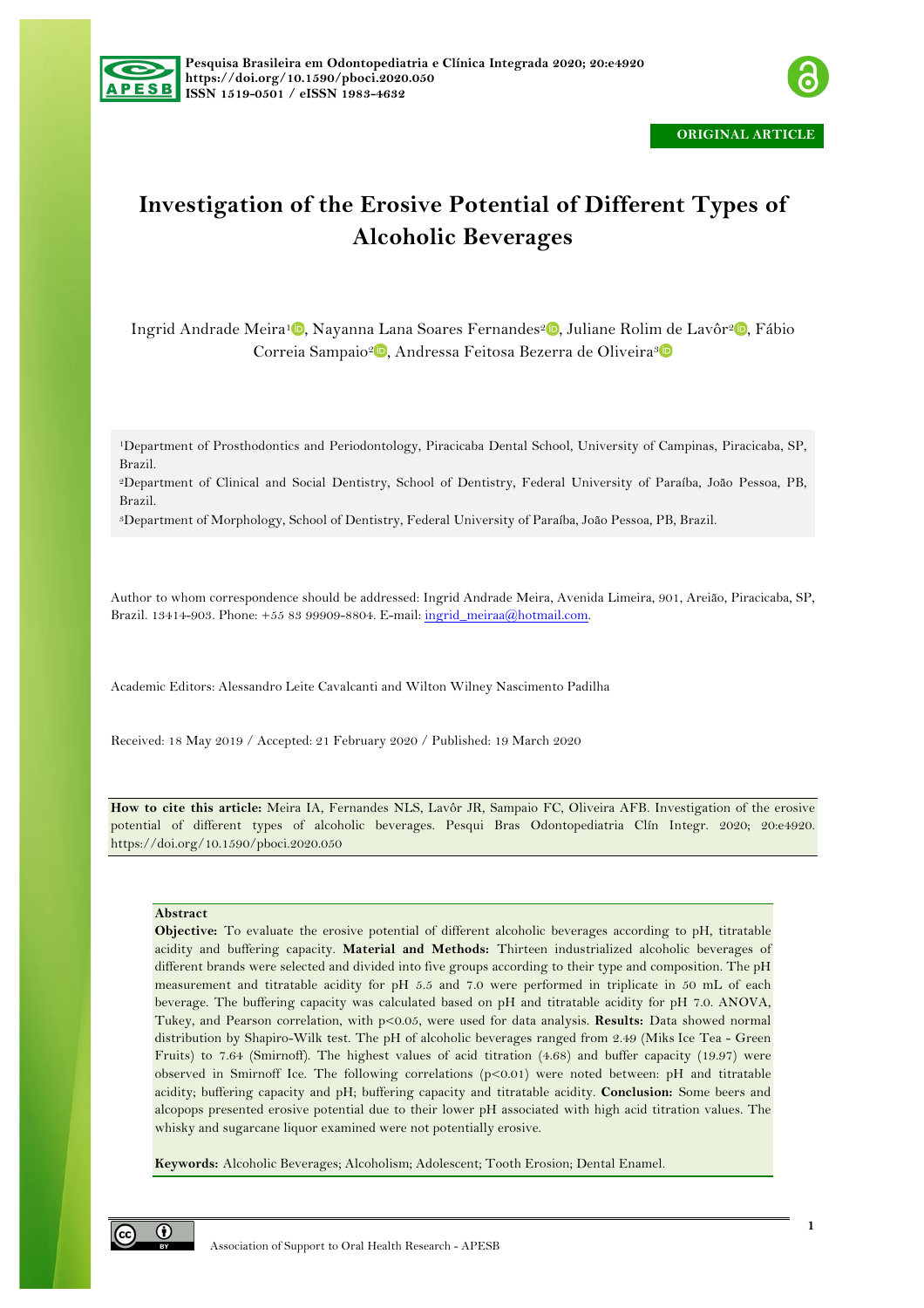#### **Introduction**

Dental erosion is defined as a loss of dental hard tissue without bacterial involvement  $\lceil 1,2 \rceil$ . It has a multifactorial etiology and is caused by frequent teeth exposure to an acidic environment [1,2]. Acids associated with dental erosion may be from the stomach, diet  $\lceil 2 \rceil$ , or from some working environment atmospheres [3]. The acids present in diets, like drinks and foods, have been the focus of current students. Nowadays, a change is being noted in habits with a high consumption of acidic foods and drinks and their relation to the increase in dental erosion worldwide [4].

Alcoholic beverages are defined as drinks that have more than 2.8% ethanol in their composition  $\lceil 5 \rceil$ , with some variations according to countries' regulations [6]. In Brazil, only beverages with more than 0.5% alcohol by volume are considered alcoholic [6]. The per capita consumption of alcohol in Brazil is approximately 8.7 liters, considerably higher than the 6.2-liter average for the rest of the world [6].

The main alcoholic beverage researched is wine  $[5,7-9]$  since its professional tasting is associated with a high risk of dental erosion, and its severity tends to increase with years of occupational exposure [7]. Beer is the second most-consumed alcoholic beverage in the world  $\lceil 6 \rceil$ , and it is the most consumed in Brazil with an annual consumption rate of about 57 liters per person  $\lceil 10 \rceil$  followed by sugarcane liquor  $\lceil 6 \rceil$ . However, among young adults and teenagers, mainly females, there is a preference for alcopop due to its more pleasant flavor [11-13].

Although some studies evaluated the erosive potential of alcoholic beverages, they have been restricted to wines [5,8] and some flavors and brands of beers [14,15] and alcopops [16,17]. Therefore, it is necessary to analyze other alcoholic beverages, such as whiskey and sugarcane liquor, as well as beers and alcopops of other brands and flavors since different compositions can alter their erosive potential [14,15]. Thus, this study aims to analyze the erosive potential of five types of alcoholic beverages frequently consumed by Brazilian people using their initial pH value, titratable acidity (TA) and buffering capacity (BC). The null hypothesis states that there are no differences between the erosive potential of the analyzed alcoholic beverages.

#### **Material and Methods**

#### Selection of Beverages

Thirteen industrialized alcoholic beverages of different brands were selected from local markets, and divided into five groups, according to their type and composition as described in Table 1. Beverages were stored according to manufacturers' instructions. Mineral water and a cola-based soft drink were used as negative and positive controls, respectively.

| Table 1. Type and brand of the alcoholic beverages analyzed in this study. |  |  |
|----------------------------------------------------------------------------|--|--|
|                                                                            |  |  |

| Type of       | Composition                                          | Brand /           | Lot          |
|---------------|------------------------------------------------------|-------------------|--------------|
| Beverage      |                                                      | Manufacturer      |              |
| (Flavor)      |                                                      |                   |              |
| Beer (Pilsen) | Water, malt, unmalted sorghum, carbohydrates, hops,  | Skol / Ambey S.A. | Not Informed |
|               | antioxidants: INS 316 and INS 221 and stabilizer INS |                   |              |
|               | 405. Alcohol by volume: 4,7%                         |                   |              |
| Beer (Pilsen) | Water, malt, unmalted sorghum, carbohydrates, hops,  | Brahma / Ambev    | Not Informed |
|               | antioxidants: INS 316 and INS 221 and stabilizer INS | S.A.              |              |
|               | 405. Alcohol by volume: 5%                           |                   |              |
| Beer (Pilsen) | Water, malt, unmalted sorghum, carbohydrates, hops,  | Antarctica /      | Not Informed |
|               | antioxidants: INS 316 and INS 221 and stabilizer INS | Ambey S.A.        |              |
|               | 405. Alcohol by volume: 4,9%                         |                   |              |

# $\bf{r}$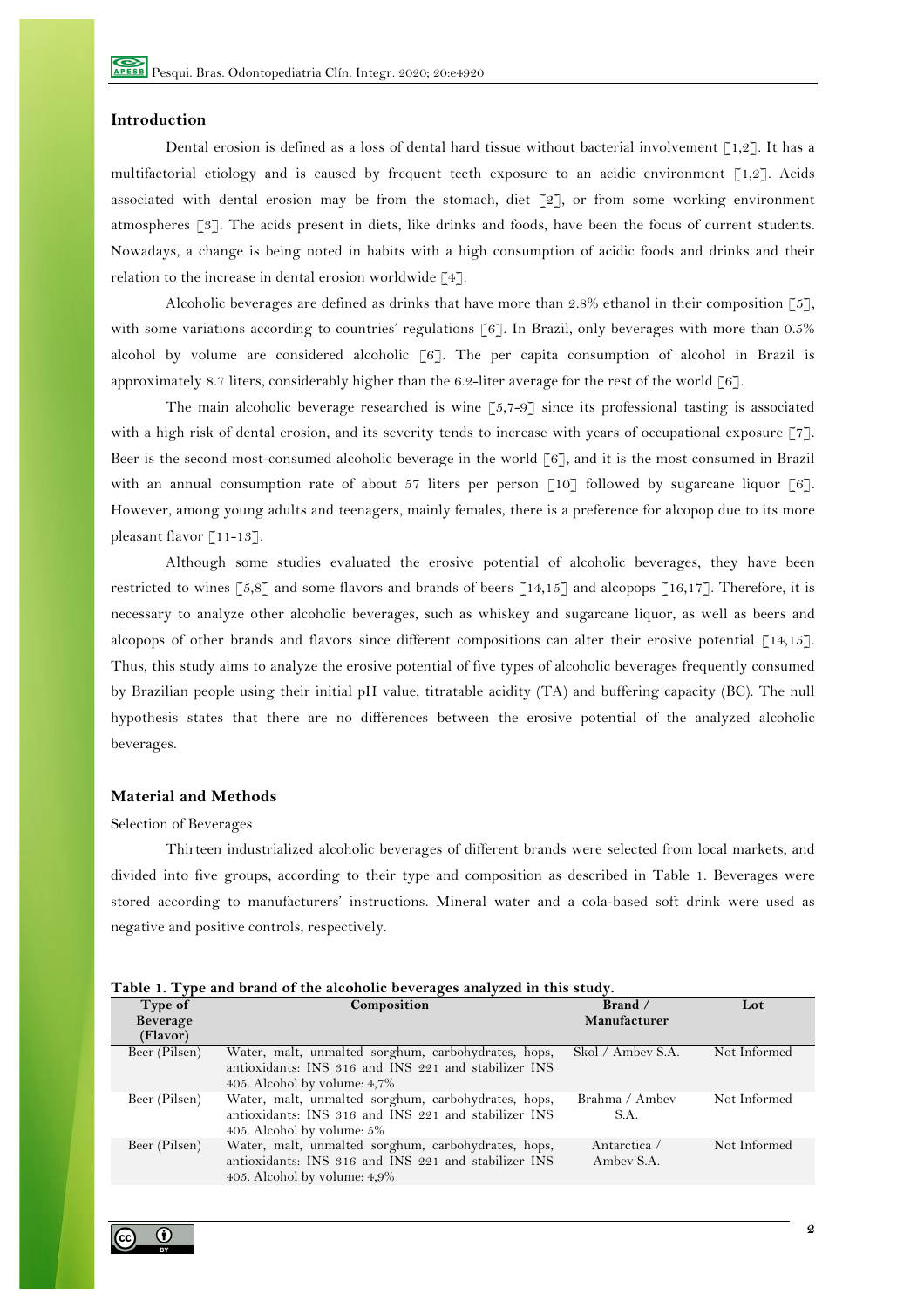| Beer<br>(Lager Premium)                                  | Water, Pure Barley Malt, Hops, Yeast and Gluten.<br>Alcohol by volume: 5%                                                                                                                                                                                                                                                           | Heineken / CKBR<br>S.A.                                                     | 5202076B1451              |
|----------------------------------------------------------|-------------------------------------------------------------------------------------------------------------------------------------------------------------------------------------------------------------------------------------------------------------------------------------------------------------------------------------|-----------------------------------------------------------------------------|---------------------------|
| Alcopop                                                  | Water and rectified alcohol. Alcohol by volume: 37.5%                                                                                                                                                                                                                                                                               | Vodka<br><b>SMIRNOFF No.21</b><br>/ DIAGEO                                  | Not Informed              |
| Alcopop<br>(Lemon)                                       | Carbonated water, vodka, sugar, acidulants: citric acid<br>and tartaric acid, natural lemon flavorings, acidity<br>regulators: sodium citrate and malic acid and<br>preservative sodium benzoate. Gluten-free. Alcohol by<br>volume: 5%                                                                                             | Smirnoff Ice /<br><b>DIAGEO</b>                                             | LE 462 L2                 |
| Alcopop<br>(Lemon)                                       | Water, sugar, simple alcoholic distillate of cereals,<br>acidulants: INS 330 and INS 334, natural lemon flavor,<br>INS 150C dye and acidity regulators: INS 331III and<br>INS 296. Gluten-free. Alcohol by volume: 8%                                                                                                               | Skol Beats Senses /<br>Ambey S.A.                                           | Not Informed              |
| Alcopop<br>(Green fruits<br>with green tea)              | Vodka, sugar, preservative sodium benzoate (INS 211),<br>acidulants: citric acid (INS 330), malic acid (INS 296) and<br>tartaric acid (INS 334), pear extract, kiwifruit extract,<br>green tea extract, aroma identical to natural pear, INS<br>133 and INS 102 dyes, and carbonated water. Alcohol by<br>volume: $5.5\%$           | Miks Ice Tea /<br>Distribuidora de<br>Bebidas F Antônio<br>Chiamulera Ltda  | Not Informed              |
| Alcopop<br>(Green apple<br>with mate and<br>tonic water) | Vodka, sugar, preservative sodium benzoate (INS 211),<br>acidulants: citric acid (INS 330), tartaric acid (INS 334),<br>EDTA sequestrant (INS 385), malic acid (INS 296),<br>green mate extract, aroma identical to natural apple<br>green, aroma identical to natural tonic water and<br>carbonated water. Alcohol by volume: 5.5% | Miks Ice Tea /<br>Distribuidora de<br>Bebidas F. Antônio<br>Chiamulera Ltda | Not Informed              |
| Red Wine<br>(Soft Burgundy)                              | Fermented grapes and sugar. Preservatives INS 202 and<br>INS 220. Alcohol by volume: 10.1%                                                                                                                                                                                                                                          | Quinta do<br>Morgado / Fante<br>Ind. Bebidas Ltda                           | 0815 13:54 L <sub>3</sub> |
| Whisky<br>(Scotch)                                       | Malt whisky, grain whisky distilled and aged in the<br>origin, water and caramel dye INS 150 <sup>ª</sup> . Alcoholic<br>graduation 40% of the volume.                                                                                                                                                                              | Teacher's /<br>Pernord Ricard<br>Brasil Ind. e Com.<br>Ltda                 | 15147R345001057           |
| Sugarcane<br>Liquor                                      | Distillation of fermented sugarcane juice and sugar.<br>Alcohol by volume: 40%                                                                                                                                                                                                                                                      | Pitú $\angle$<br>Pitú Ltda                                                  | 1820840                   |
| Sugarcane<br>Liquor                                      | Distillation of fermented sugarcane juice, sugar and<br>water. Alcohol by volume: 39%                                                                                                                                                                                                                                               | 51 Pirassununga /<br>Companhia Müller<br>de Bebidas<br>Nordeste             | 200914                    |
| Mineral Water                                            | Strontium: 0.027. Calcium: 0.614. Potassium: 0.500.<br>Vanadium: 0.087. Sulfate: 39.26.<br>Sodium: 94.100.<br>Carbonate: 79.82. Bicarbonate: 33.77. Fluoride: 0.45.<br>Nitrate: 0.31. Chloride: 2.83. Bromide: 0.02.                                                                                                                | Ibira / Ibira Água<br>Mineral Natural<br>Ltda                               | 140612                    |
| Cola-based Soft<br>Drink                                 | Carbonated water, sugar, kola nut extract, caramel<br>colorant IV, phosphoric acid as the acidifier, caffeine and<br>natural aroma.                                                                                                                                                                                                 | $Coca-Cola /$<br>The Coca-Cola<br>Company                                   | 21608SP                   |

Analysis of pH, Titratable Acidity (TA), and Buffering Capacity (β)

For chemical analyses, 50 mL of each beverage at room temperature  $(27^{\circ}C)$  was used to measure the initial pH and titratable acidity for pH levels 5.5 and 7.0 (total amount of base needed to raise the pH of the substance to 5.5 or 7.0). The beverages pH levels were measured immediately after opening it using a calibrated electrode coupled to a pH meter (Orion, model 420A, Thermo Fischer Science Inc., Waltham, MA). After this, the freshly-opened alcoholic beverage was placed in a beaker with a non-heating magnetic stirrer until a stable reading was obtained.

The TA was estimated with the addition of increments of 0.2 mL of 1M of standard NaOH solution, until pH reached 5.5 and 7.0, at room temperature (27°C). Finally, the buffering capacity (β) was calculated with the values of pH and quantity of NaOH added to the solution, using the formula proposed [18]: β=∆C ∆pH, which ∆C is the amount of base used and ∆pH is the change in pH caused by the addition of the base. All measurements for pH, TA and β were carried out in triplicate and an average result was obtained for each beverage.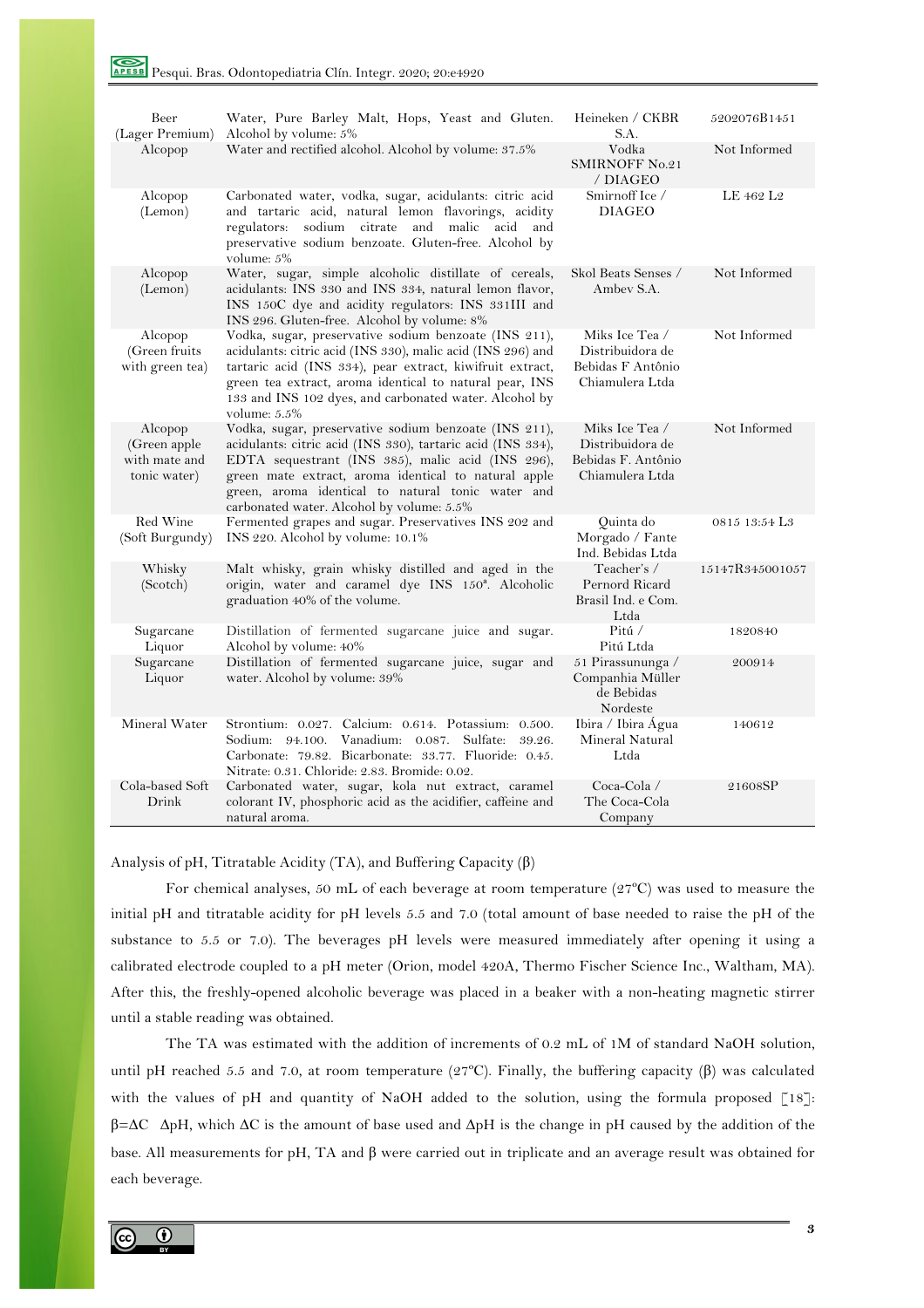# Statistical Analysis

Results were evaluated throughout descriptive and inferential analyses. The Shapiro-Wilk test was used to identify if the data had normal distribution. ANOVA, followed by Tukey test was used to compare the pH, TA and β between the tested groups. Pearson correlations were used to assess bivariate associations between the different chemical properties. The statistical calculations were performed using the SPSS 19 software. The significance level was set at 0.05.

### **Results**

The data had a normal distribution by the Shapiro-Wilk ( $p>0.05$ ) test, allowing the use of parametric tests. A statistically significant relationship was observed between the groups analyzed (ANOVA, p<0.05): initial pH (F= 1463.991; df= 14; p<0.001), titratable acidity for pH 5.5 (F= 201.109; df= 12; p<0.001), titratable acidity for pH 7.0 (F= 201.218; df= 12; p<0.001) and buffering capacity (F= 153.780; df= 12; p<0.001).

Among the alcoholic beverages evaluated, it was noted that the lowest 2.49 pH was from Miks Ice Tea (Green Fruits), while the highest 7.64 was from the Smirnoff Red Triple. Furthermore, it was observed that the highest value of titratable acidity and buffering capacity were found on alcopop (Smirnoff Ice) and for both variables, the lowest values were obtained from Pitú (Table 2).

|                  | <b>Beverages</b>            | pH               |                 | <b>TA</b>       |                  |
|------------------|-----------------------------|------------------|-----------------|-----------------|------------------|
| Group            |                             |                  | pH 5.5          | pH 7.0          |                  |
| Beer             | Skol                        | $4.05 \pm 0.05$  | $0.57 \pm 0.29$ | $1.87 \pm 0.15$ | $12.20 \pm 0.81$ |
|                  | Skol Beats                  | $2.51 \pm 0.05$  | $2.87 \pm 0.15$ | $4.55 \pm 0.05$ | $18.59 \pm 0.36$ |
|                  | Brahma                      | $4.11 \pm 0.01$  | $0.57 \pm 0.03$ | $2.05 \pm 0.13$ | $13.64 \pm 0.88$ |
|                  | Antarctica                  | $3.85 \pm 0.05$  | $0.63 \pm 0.03$ | $2.08 \pm 0.16$ | $12.7 \pm 0.88$  |
|                  | Heineken                    | $4.26 \pm 0.03$  | $0.60 \pm 0.05$ | $2.10 \pm 0.22$ | $14.69 \pm 1.58$ |
| Sugarcane Liquor | Pitú                        | $4.29 \pm 0.02$  | $0.02 \pm 0.00$ | $0.03 \pm 0.00$ | $0.22 \pm 0.00$  |
|                  | 51                          | $4.01 \pm 0.08$  | $0.04 \pm 0.00$ | $0.06 \pm 0.01$ | $0.38 \pm 0.05$  |
| Alcopop          | Smirnoff Red Triple         | $7.64 \pm 0.35$  | $0.00 \pm 0.00$ | $0.00 \pm 0.00$ | $0.00 \pm 0.00$  |
|                  | Smirnoff Ice                | $2.70 \pm 0.10$  | $3.22 \pm 0.13$ | $4.68 \pm 0.13$ | $19.97 \pm 0.17$ |
|                  | Miks Ice Tea (Green Fruits) | $2.49 \pm 0.03$  | $2.67 \pm 0.16$ | $4.10 \pm 0.13$ | $16.79 \pm 0.59$ |
|                  | Miks Ice Tea (Green Apple)  | $2.71 \pm 0.01$  | $2.15 \pm 0.05$ | $3.33 \pm 0.21$ | $14.57 \pm 0.83$ |
| Red Wine         | Quinta do Morgado           | $3.12 \pm 0.01$  | $3.3 \pm 0.48$  | $3.87 \pm 0.55$ | $18.47 \pm 2.49$ |
| Whisky           | Teacher's                   | $3.80 \pm 0.03$  | $0.04 \pm 0.01$ | $0.06 \pm 0.01$ | $0.40 \pm 0.04$  |
| Controls         | Ibira                       | $10.11 \pm 0.02$ | $\theta$        | $\theta$        | $\theta$         |
|                  | Coca-Cola                   | $2.47 \pm 0.01$  | $0.63 \pm 0.15$ | $1.97 \pm 0.21$ | $8.36 \pm 0.86$  |

**Table 2. The mean (± DP) of initial pH, titratable acidity (mmol/l NaOH to reach pH 5.5 and 7.0) and buffering capacity (β) of each tested beverage.**

Analyzing all the beverages, including the control groups, it was observed that the positive control had the lowest pH (2.47). However, this control did not have the highest titratable acidity and buffering capacity. Besides that, it was noted that all alcoholic beverages had a statistically different initial pH from negative and positive control, except for the Skol Beats and the Miks Ice Teas with green fruits or green apple (Table 3).

A significant correlation was observed between buffering capacity and initial pH (r=-0.531, p<0.01); and titratable acidity (pH 7.0) with buffering capacity (r= +0.947, p<0.01) and initial pH (r= -0.743, p<0.001).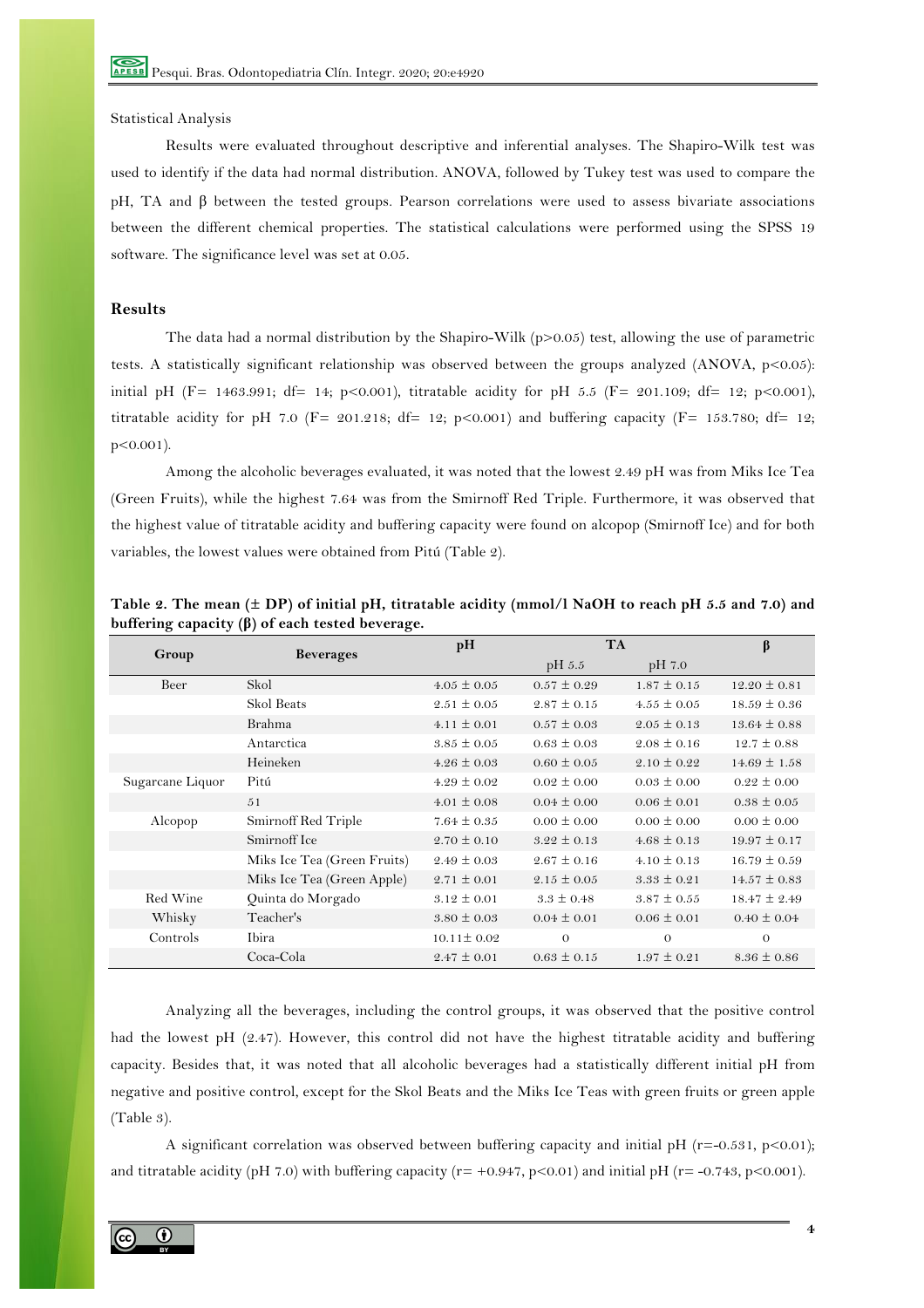|                   |                     | pH Initial      |                  |         |                 |         |
|-------------------|---------------------|-----------------|------------------|---------|-----------------|---------|
| Groups            | <b>Beverages</b>    |                 | Mineral Water    |         | Coke            |         |
|                   |                     | Mean $(DP)$     | Mean $(DP)$      | p-value | Mean $(DP)$     | p-value |
| Beer              | Skol                | $4.05 \pm 0.05$ | $10.11 \pm 0.02$ | 0.000   | $2.47 \pm 0.01$ | < 0.001 |
|                   | Skol Beats          | $2.51 \pm 0.04$ | $10.11 \pm 0.02$ | 0.000   | $2.47 \pm 0.01$ | 1.000   |
|                   | Brahma              | $4.11 \pm 0.01$ | $10.11 \pm 0.02$ | 0.000   | $2.47 \pm 0.01$ | < 0.001 |
|                   | Antarctica          | $3.85 \pm 0.04$ | $10.11 \pm 0.02$ | 0.000   | $2.47 \pm 0.01$ | < 0.001 |
|                   | Heineken            | $4.26 \pm 0.02$ | $10.11 \pm 0.02$ | 0.000   | $2.47 \pm 0.01$ | < 0.001 |
| Sugar Cane Liquor | Pitú                | $4.29 \pm 0.03$ | $10.11 \pm 0.02$ | 0.000   | $2.47 \pm 0.01$ | < 0.001 |
|                   | 51                  | $4.01 \pm 0.07$ | $10.11 \pm 0.02$ | 0.000   | $2.47 \pm 0.01$ | < 0.001 |
| Alcopop           | Smirnoff Red Triple | $7.64 \pm 0.35$ | $10.11 \pm 0.02$ | 0.000   | $2.47 \pm 0.01$ | < 0.001 |
|                   | Smirnoff Ice        | $2.70 \pm 0.11$ | $10.11 \pm 0.02$ | 0.000   | $2.47 \pm 0.01$ | 0.039   |
|                   | Miks (Green Fruits) | $2.49 \pm 0.02$ | $10.11 \pm 0.02$ | 0.000   | $2.47 \pm 0.01$ | 1.000   |
|                   | Miks (Green Apple)  | $2.71 \pm 0.01$ | $10.11 \pm 0.02$ | 0.000   | $2.47 \pm 0.01$ | 0.146   |
| Red Wine          | Quinta do Morgado   | $3.12 \pm 0.01$ | $10.11 \pm 0.02$ | 0.000   | $2.47 \pm 0.01$ | < 0.001 |
| Whisky            | Teacher's           | $3.80 \pm 0.02$ | $10.11 \pm 0.02$ | 0.000   | $2.47 \pm 0.01$ | < 0.001 |

# **Table 3. The average of the initial pH values of the alcoholic beverages evaluated in comparison to negative and positive controls.**

# **Discussion**

Alcoholism has become a worrisome world problem [6]. In the Western Pacific and South-East Asia regions, the consumption of alcoholic beverages has increased considerably. In Brazil, since the 1960s, the annual consumption of alcohol for individuals aged 15 years or older has almost tripled [19]. According to the age range, Brazilians aged between 18–29 years represent the age range with the greatest proportion of consumption of alcoholic beverages [20]. Although some studies have evaluated the erosive potential of alcoholic beverages, these have been restricted to wines  $[5,8]$  and some flavors and brands of beers  $[14,15]$ and alcopops [16,17].

Dental erosion is the acid dissolution of dental hard tissues caused by multiple extrinsic or intrinsic factors [1,2]. Acids from gastro-esophageal reflux disease and vomiting represent the intrinsic factors and those from occupational exposure and diet correspond to the extrinsic factors [1]. In this thought, the excessive use and frequency of some types of alcoholic beverages can be associated with both factors of dental erosion due to its chemical properties and predisposition to cause vomiting. Therefore, the exaggerated and frequent consumption of alcohol is one of the factors related to dental erosion  $\lceil 14 \rceil$ .

In the present study, all alcoholic beverages analyzed had an initial pH higher and statistically different from the positive control, except for the Skol Beats and the beverages of Miks brand. It can be observed that only whisky (Teacher's), the sugarcane liquors (Pitú and 51) and the beers (Skol, Brahma and Heineken) had titratable acidity for pH 5.5 lower than Coke. The same view is noted for the titratable acidity reached to pH 7.0, except for Brahma and Heineken beers. Moreover, all the alcohol drinks had buffering capacity higher than the positive control, except Pitú, 51, Smirnoff Red Triple and Teacher's. It is important to emphasize that Smirnoff Red Triple had a pH higher than 7.0 and because of that there was no need to measure its titratable acidity and buffering capacity. Interestingly, the vast majority of the analyzed beverages had low pH values (varying from 2.49 to 7.64), which may lead to enamel tooth demineralization. In general, it can be concluded that all beverages evaluated were able to cause enamel tooth demineralization, only considering that pH values lower than 5.5 can erode tooth enamel. However, some studies have reported that only drinks with a pH lower than 4.0 can actually cause dental erosion [15]. Consequently, Skol, Brahma, Heineken, Pitú, 51 and

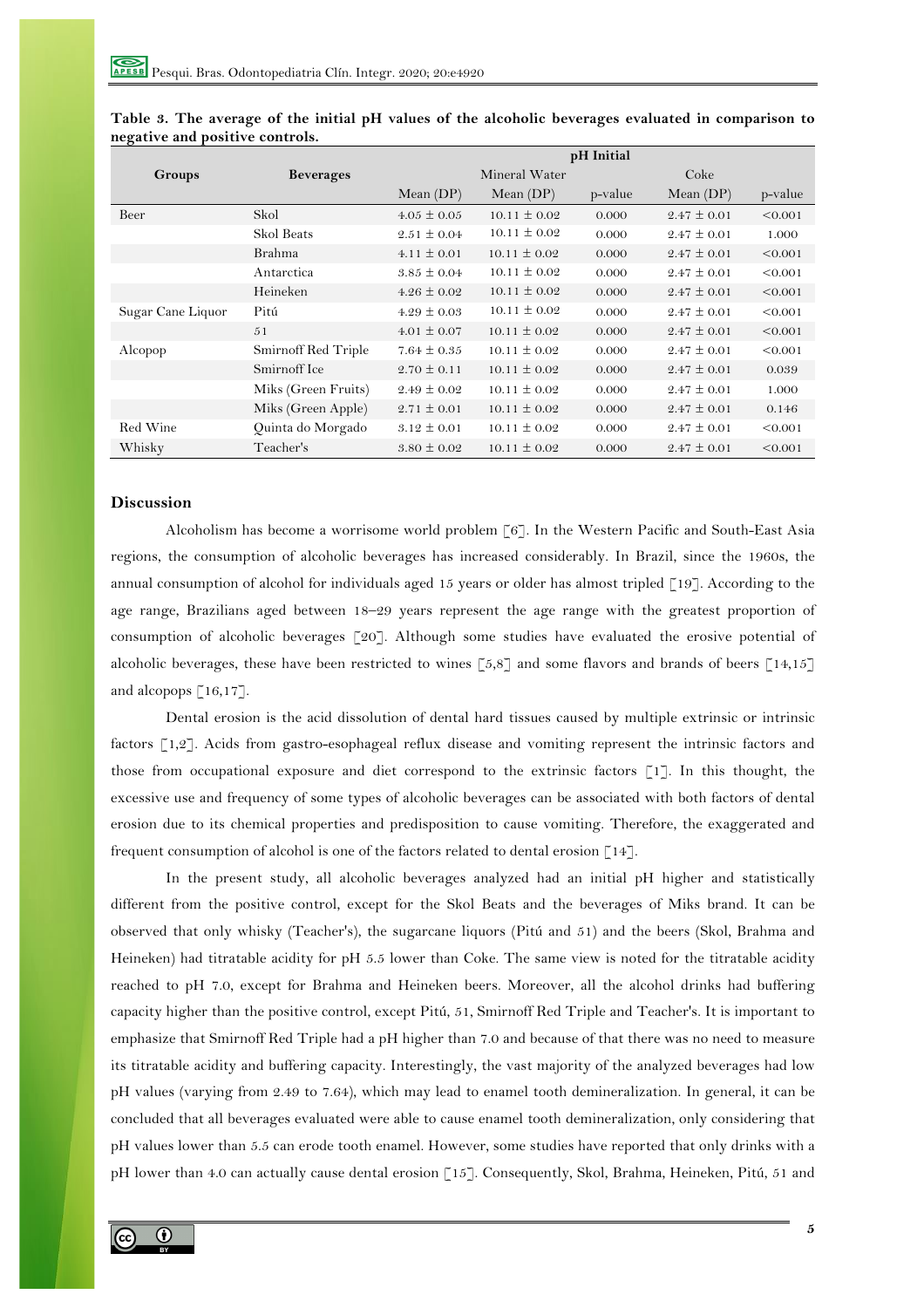Smirnoff Red Triple should not cause enamel erosion. Analyzing according to the type of alcoholic beverages, alcopop was the group that showed the lowest pH values, probably related with its composition.

Alcopops are constituted by a maximum of 5% alcohol by volume, sugars, citric and malic acid  $\lceil 20 \rceil$ with a pH around  $3 \lceil 16,18 \rceil$ , corroborating the values found in most of the alcopops analyzed. In contrast, the Smirnoff Red Triple had the highest value of initial pH (7.64) between all tested alcoholic beverages. The great pH difference between Smirnoff Ice and Smirnoff Red Triple is probably the composition. Smirnoff Ice is composed of citric and tartaric acids, sugar, flavoring and acid regulators, while Red Triple is only composed of water and alcohol. In a previous study, was noted that erosive potential is determined by the total acid content and/or the type of acid that mostly composes beverages [17]. In addition, an *in vitro* study demonstrated that alcopops had a significant erosive effect on bovine enamel similar to the orange juice [16]. Finally, it is possible to note that the titratable acidity value for Smirnoff Ice was almost the double of the Coke, demonstrating the great difficulty that the saliva will have to buffer this beverage.

Regarding beers, the majority of them have a pH higher than 4.0, corroborating previous study [15]. Although, as the same trend alcopops, Skol Beats had a pH lower than 3.0, reflecting its composition with the addition of lemon juice. Furthermore, it can be observed that Heineken showed similar titratable acidity value for pH 5.5 compared with other beers, even with the highest initial pH compared to the others. Thus, it demonstrates the difficulty of the Heineken group to buffer, agreeing with the data presented by other authors [14] in which the Heineken was the only beer that caused enamel surface loss by microhardness after 5 minutes exposure. It is speculated that pure barley malt is one of the reasons for Heineken's behavior [14]. The malted barley is fermented by yeasts and various organic acids (such as lactate, succinate and pyruvate) are excreted, including citrate [10]. This may explain its erosive power due to its ability to chelate the calcium present in dental enamel hydroxyapatite  $\lceil 22 \rceil$ . Therefore, it can be assumed that in the Heineken fermentation process, more citrate should be produced and, if this acid is not completely consumed during this process, the finished beer can present erosive properties [14]. The other beer analyzed had replacements (i.e., supplements) including part of the malted barley in its composition, reducing the citrate production. Therefore, according to beers types and brands [14,15], there are clear differences between their erosive potential, demonstrating the importance of erosive potential studies to analyze diverse beers.

The wine analyzed had a pH value lower than 4.0 with a high titratable acidity due probably to natural and organic acids present in its composition. The relation between wine-tasting professional and their higher risk of suffering erosion related to the great acid-tooth contact is already known [5,7]. On the other hand, sugarcane liquors (Pitú and 51) did not demonstrate erosive potential, having even a pH around 4.0, because of its very low acid titrations, presumably reflecting its composition based on alcohol, sugar and water. Finally, the whisky tested also showed an initial pH lower than 4.0, but both its acid titrations and buffering capacity were lower than Coke, demonstrating that the saliva will have no difficulty in buffering it.

Although the beverage's chemical characteristics such as pH, titratable acidity and buffering capacity are important for the analysis of their erosive potential, the presence of acid components  $\lceil 1,3,5,22 \rceil$  and the concentration of calcium and phosphate [1,14,15,18] can also perform a relevant role in their potential. Therefore, discussions about the beverage composition are one of the most relevant subjects in the dental erosion context [14]. In addition, some habits like smoking and the use of drugs are associated with alcohol consumption and may also cause dry mouth [23]. Associated with this, gastric problems, reflux episodes, and vomiting become frequent when there is high and frequent consumption of alcoholic beverages [24]. And all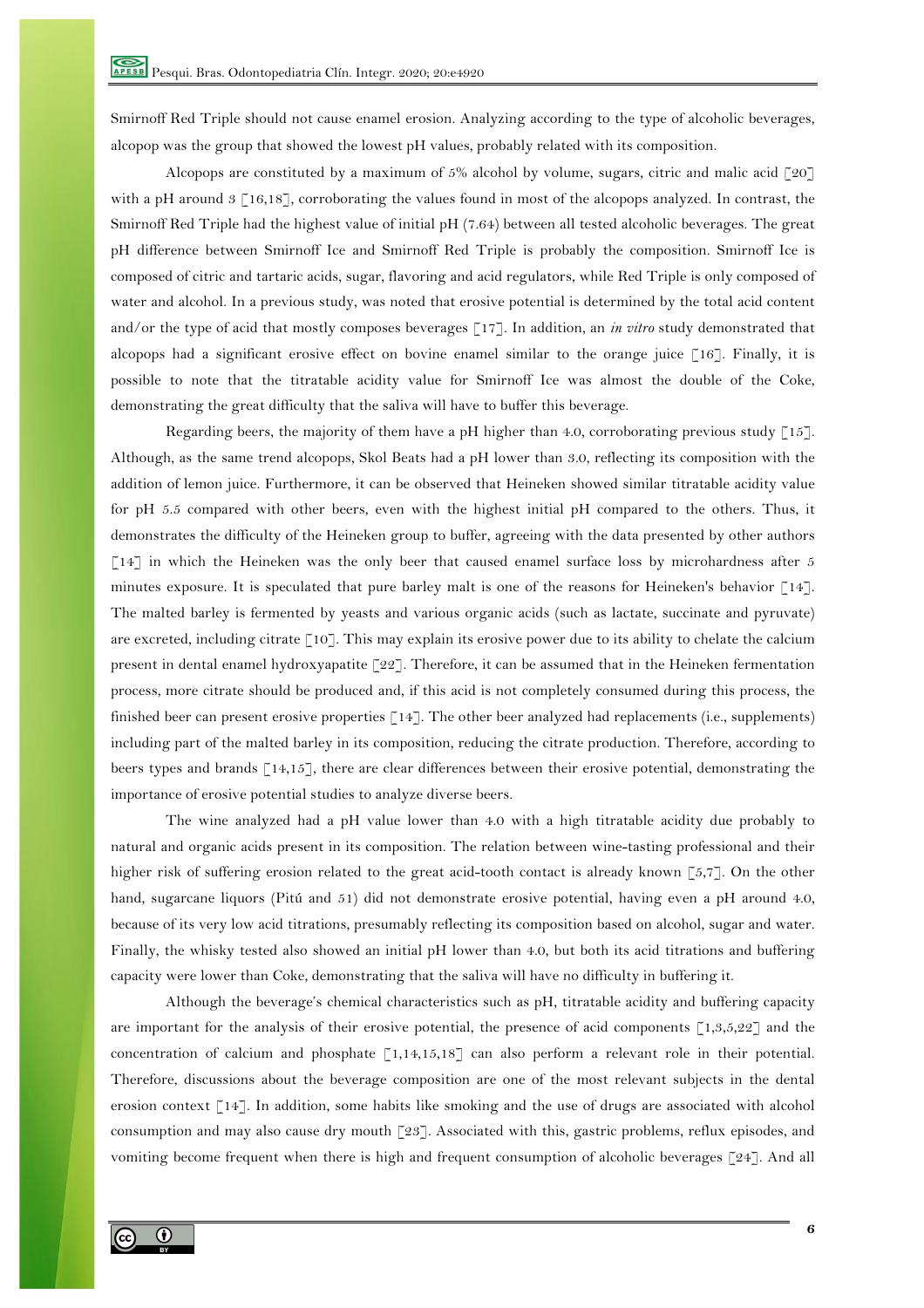that can either contribute to enamel loss effect potentializing tooth-structure loss [21] and increasing the risk of dental erosion [23].

It is worth emphasizing that the present research has some limitations. It was analyzed only a few chemical properties of alcoholic beverages. Also, it was not used pH cycling and the presence of saliva and acquired film were not considered. They are important biological factors that influence and modulate the process of dental erosion [14,15,9]. However, this study is important to alert dentists, especially those attending teenagers, on the risks of dental erosion associated with alcohol consumption. Further, preventive advice can be given to teenagers and their parents, as avoiding brushing their teeth shortly after the consumption of acidic beverages and the importance of regular visits to the dentist [21]. Therefore, further studies should be carried out to evaluate other types and brands of alcoholic beverages, even as *in vitro* studies with pH cycling simulating erosive challenges and analysis of the enamel and dentin surface using profilometry.

## **Conclusion**

The findings of this study indicate that some beers and alcopops may present dental erosive potential due to their lower pH associated with high acid titration and buffering capacity values. The whisky and sugarcane liquors examined were not potentially erosive.

# **Authors' Contributions**

| <b>IAM</b>               | $\n  0000 - 0002 - 3631 - 0030\n$ | Conceptualization, Methodology, Investigation, Formal Analysis and Writing -                                                                                                                                                                                                                                                   |
|--------------------------|-----------------------------------|--------------------------------------------------------------------------------------------------------------------------------------------------------------------------------------------------------------------------------------------------------------------------------------------------------------------------------|
|                          |                                   | Original Draft Preparation.                                                                                                                                                                                                                                                                                                    |
| <b>NLSF</b>              | $\n  0000 - 0003 - 0453 - 0001\n$ | Conceptualization, Methodology, Investigation and Writing - Original Draft                                                                                                                                                                                                                                                     |
|                          |                                   | Preparation.                                                                                                                                                                                                                                                                                                                   |
| <b>JRL</b>               | $\n  0000 - 0001 - 6282 - 9170\n$ | Conceptualization, Methodology, Investigation and Writing - Original Draft                                                                                                                                                                                                                                                     |
|                          |                                   | Preparation.                                                                                                                                                                                                                                                                                                                   |
| <b>FCS</b>               | $\n  0000-0003-2870-5742\n$       | Supervision, Project Administration and Writing – Review And Editing.                                                                                                                                                                                                                                                          |
| AFBO                     |                                   | 10000-0002-6942-486X Conceptualization, Methodology, Formal Analysis, Writing - Original Draft                                                                                                                                                                                                                                 |
|                          |                                   | Preparation and Supervision.                                                                                                                                                                                                                                                                                                   |
| $\lambda$ 11 $\lambda$ 1 | 1 1 1 1 1 1 1 1 1 1 1             | $\begin{array}{ccccccccccccccccc}\n1 & C & 1 & C & 1\n\end{array}$<br>$\mathcal{C}$ , the set of $\mathcal{C}$ , $\mathcal{C}$ , $\mathcal{C}$ , $\mathcal{C}$ , $\mathcal{C}$ , $\mathcal{C}$ , $\mathcal{C}$ , $\mathcal{C}$ , $\mathcal{C}$ , $\mathcal{C}$ , $\mathcal{C}$ , $\mathcal{C}$ , $\mathcal{C}$ , $\mathcal{C}$ |

All authors declare that they contributed to critical review of intellectual content and approval of the final version to be published.

#### **Financial Support**

None.

# **Conflict of Interest**

The authors declare no conflicts of interest.

### **References**

- [1] Lussi A, Schlueter N, Rakhmatullina E, Ganss C. Dental erosion an overview with emphasis on chemical and histopathological aspects. Caries Res 2011; 45(S1):2-12. https://doi.org/10.1159/000325915
- [2] Lussi A, Carvalho TS. Analyses of the erosive effect of dietary substances and medications on deciduous teeth. PLoS One 2015; 10(12):e0143957. https://doi.org/10.1371/journal.pone.0143957
- [3] Zero DT. Etiology of dental erosion extrinsic factors. Eur J Oral Sci 1996; 104(2):162-77. https://doi.org/10.1111/j.1600-0722.1996.tb00065.x
- [4] Schlueter N, Jaeggi T, Lussi A. Is dental erosion really a problem? Adv Dent Res 2012; 24(2):68-71. https://doi.org/10.1177/0022034512449836
- [5] Meurman JH, Vesterinen M. Wine, alcohol, and oral health, with special emphasis on dental erosion. Quintessence Int 2000; 31(10):729-33.